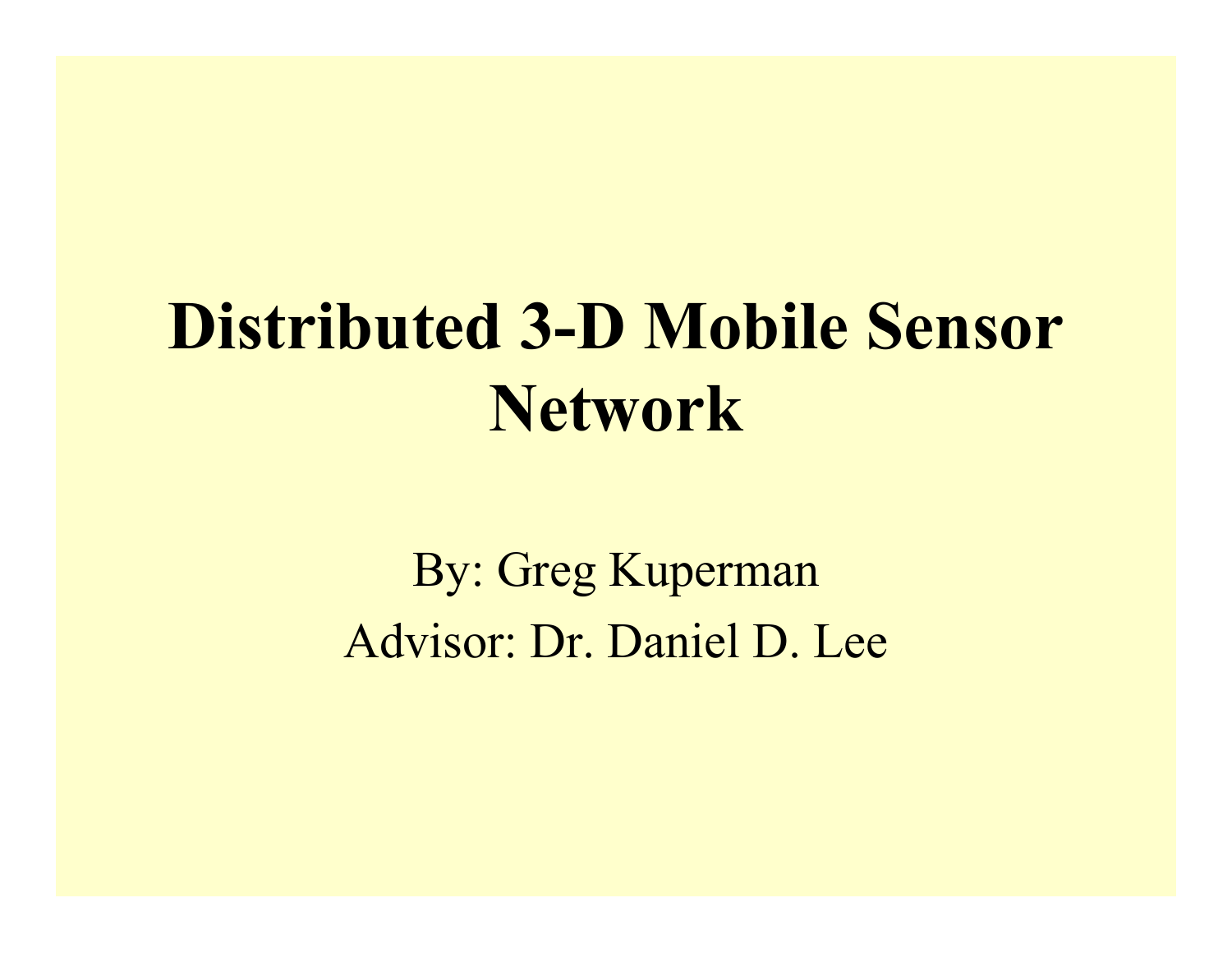#### Introduction

• Biological Organisms make use of multiple viewpoints in sensing to accurately perceive the

environment



- Most artificial sensory systems, however
	- –uses static arrangement of multiple sensors
	- –move by wheels
	- –move in only two dimensions

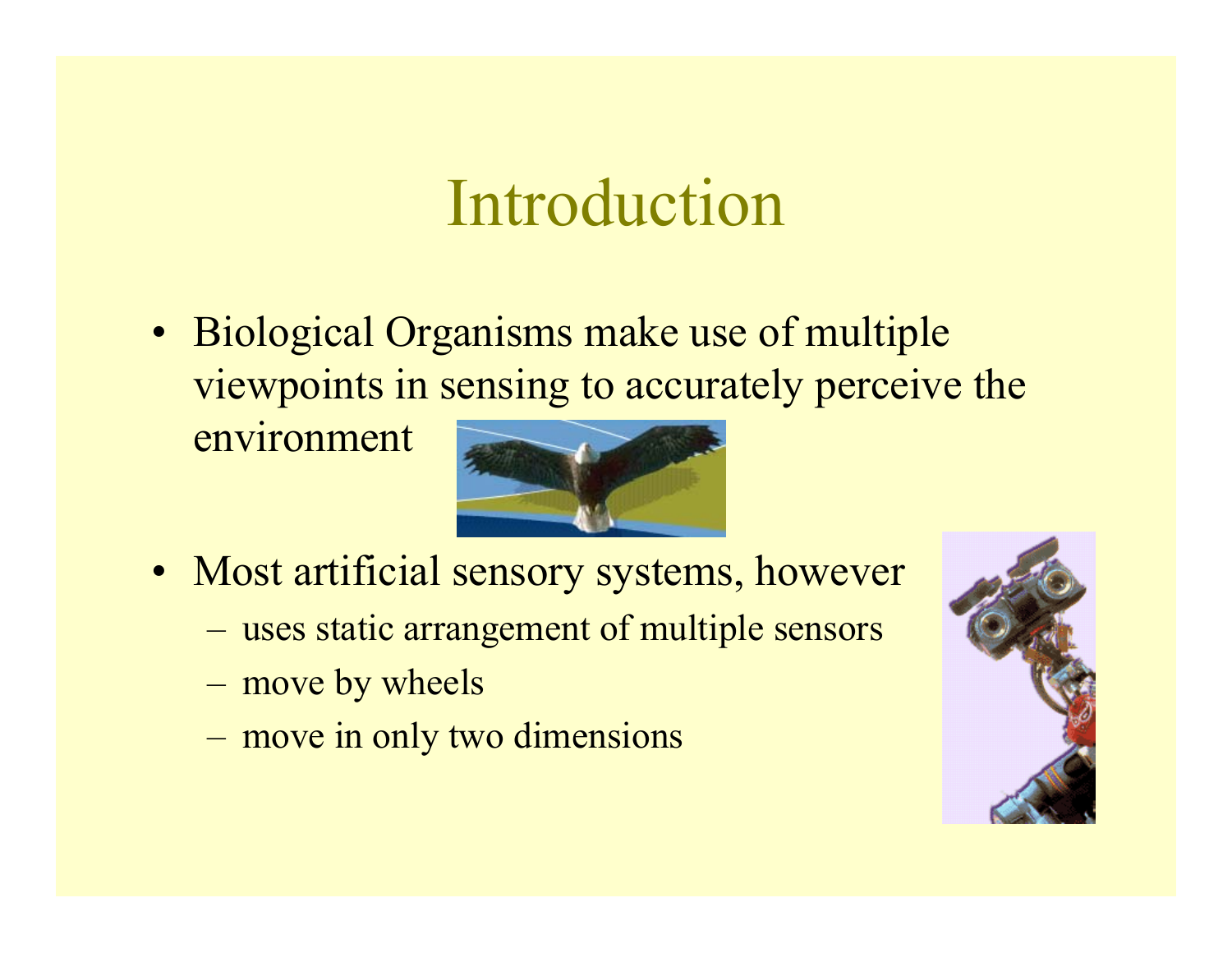## Purposes

- Animal monitoring
	- en al construction de la construction de la construction de la construction de la construction de la construction de la construction de la construction de la construction de la construction de la construction de la constru not to disturb animal while directly monitoring its movement and activities
- Surveillance
	- en al construction de la construction de la construction de la construction de la construction de la construction de la construction de la construction de la construction de la construction de la construction de la constru can be used with new homeland security bill in airports and other large public enclosures
- TV and Film
- Public Speaking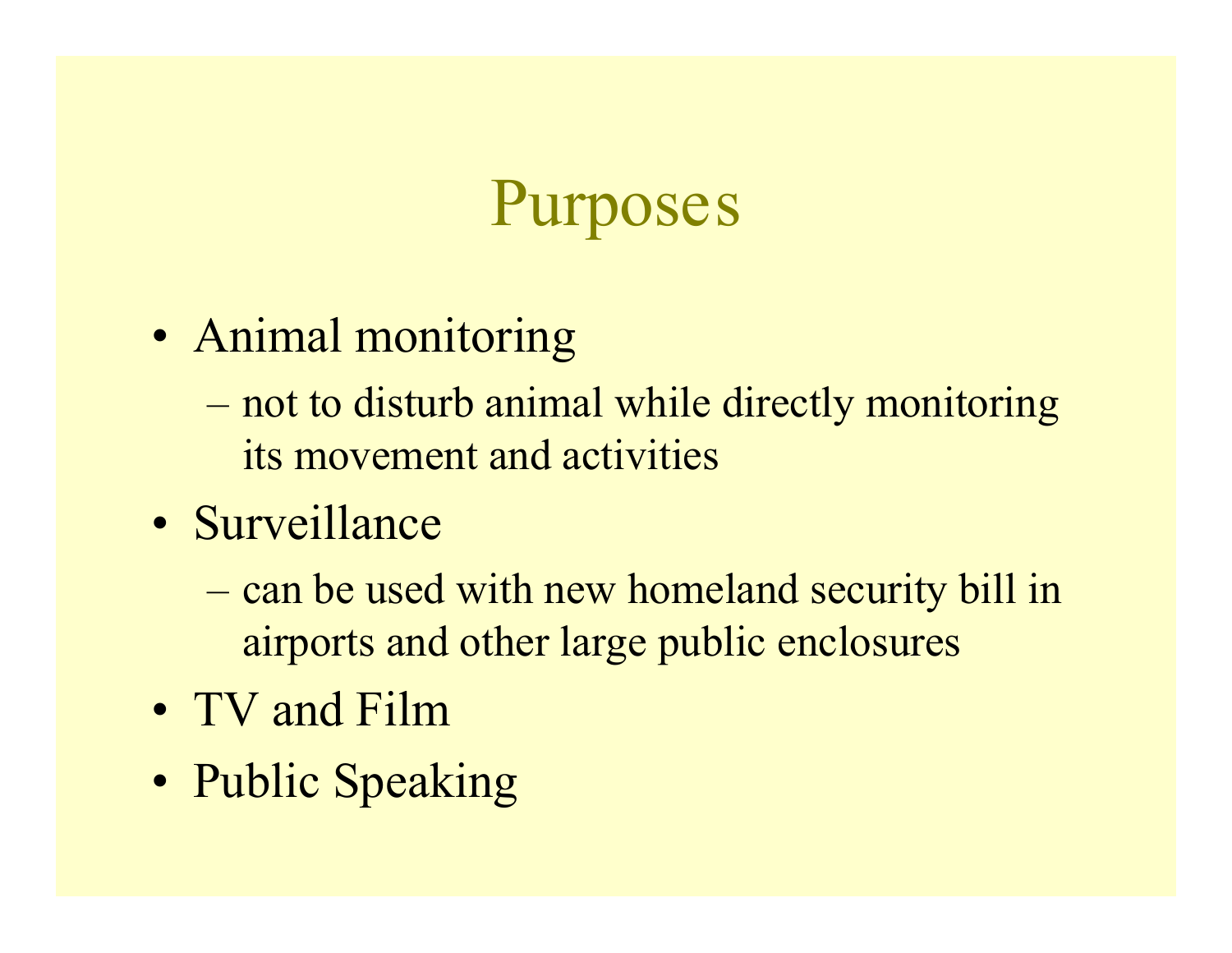## How Can We Fix This?

- Build a distributed sensor network
	- en al construction de la construction de la construction de la construction de la construction de la construction de la construction de la construction de la construction de la construction de la construction de la constru allow accurate positioning of sensors in three dimensions
- System will consist of small, modular sensors and actuating components
	- and the state of the state of the allow active mobility of visual, audio and olfactory sensors in three dimensions

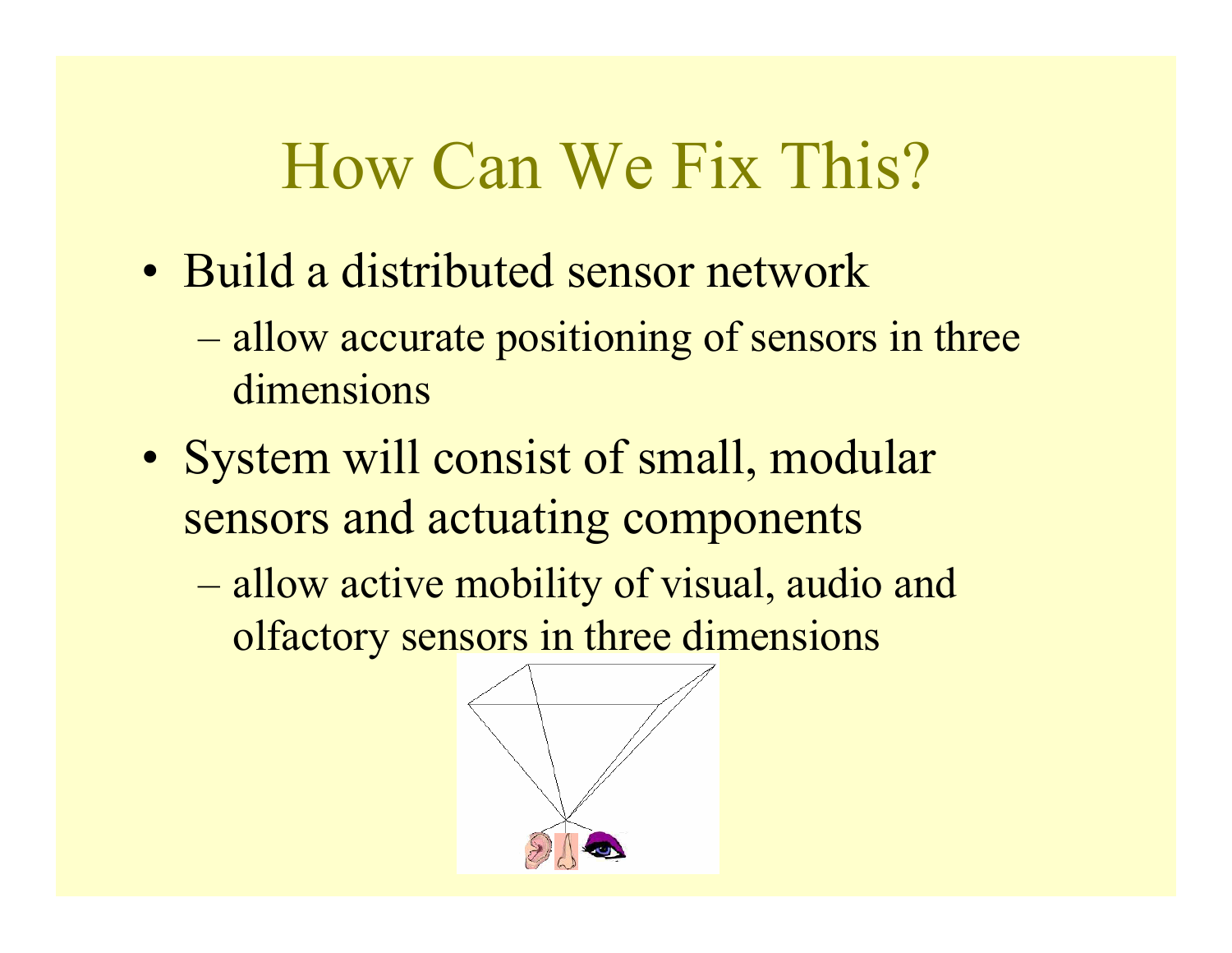#### Method of Solutions A Little More Detail

- Sensor modules connected to a number of thin cables
	- and the state of the state of the provide 3-dimensional mechanical support
	- en al construction de la construction de la construction de la construction de la construction de la construction de la construction de la construction de la construction de la construction de la construction de la constru distribute power and networking connectivity
- Using control software, small actuators will wind or unwind connected cables
	- – 3-dimensional positions of suspended sensors can be quickly and freely adjusted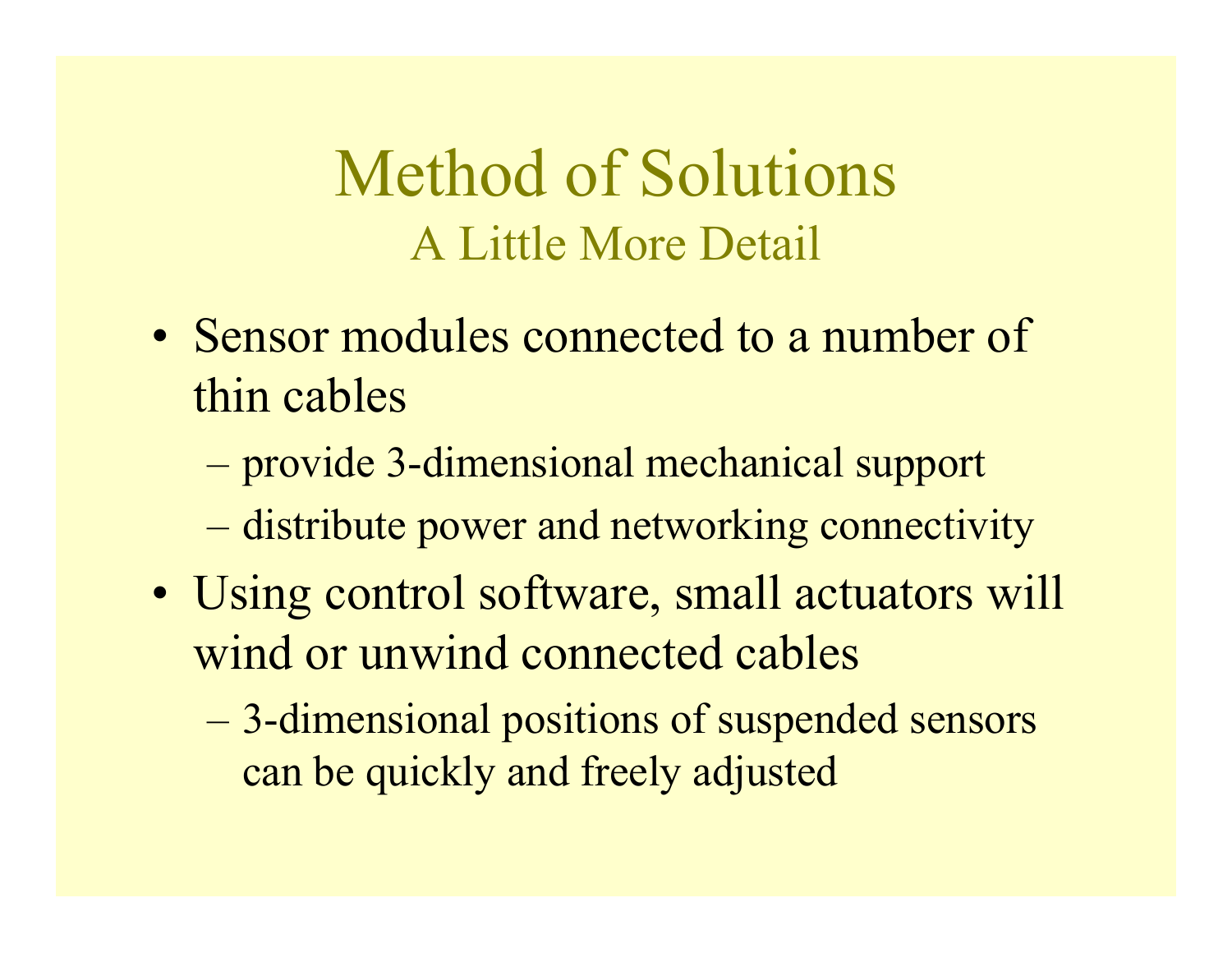#### Hardware

- System integrates motors on sensor node for adaptability
- DC motor control
	- – Provides more precise speed control than previous system using servo motors
	- – H-bridges used to control DC motors

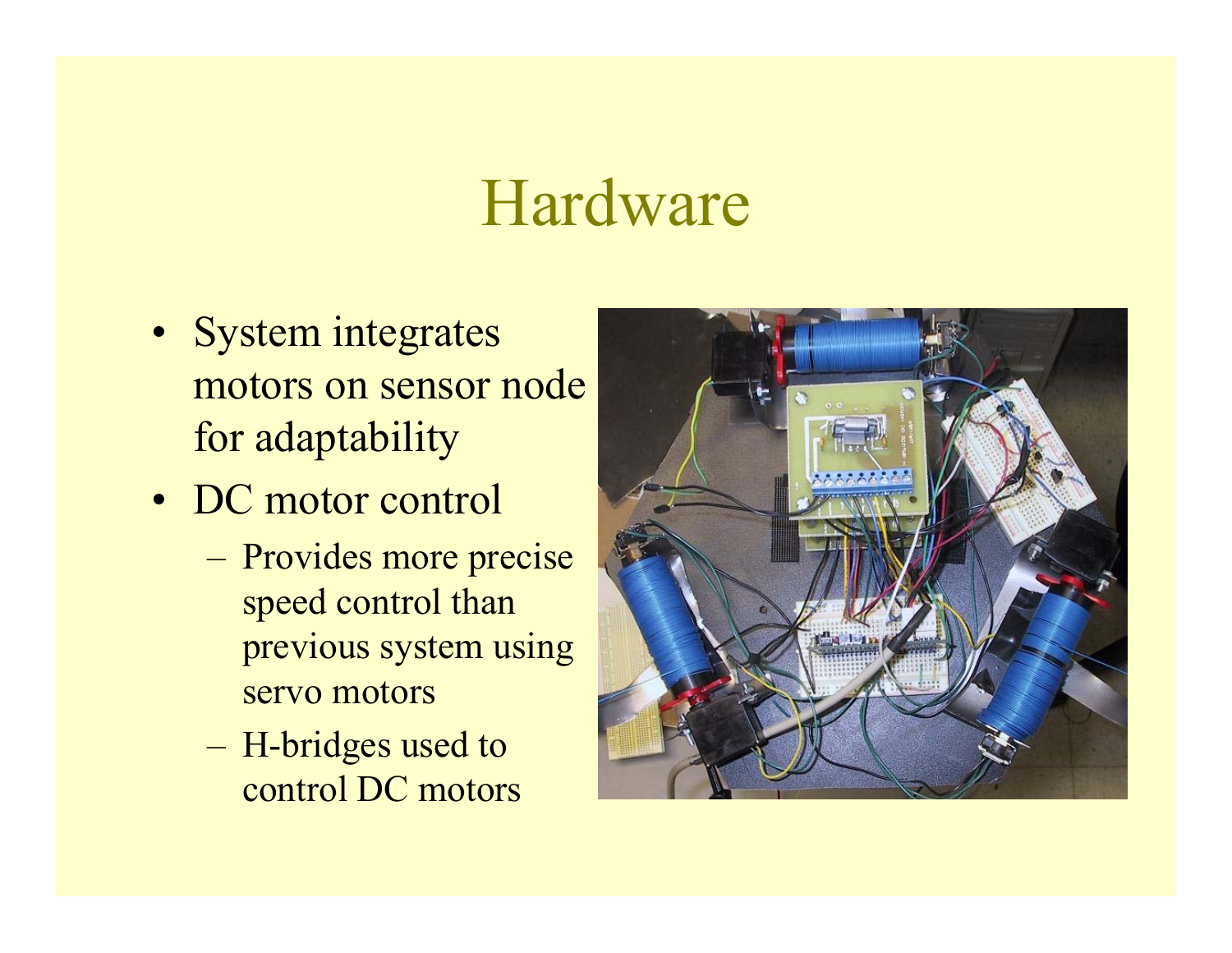#### Hardware Continued

- 28-gauge wire used as network cables to attach sensor node to ceiling
- Encoders monitor length of network cables for accurate positioning



- Voltage across network cables charges on board battery, which is used to power system
- Infrared remote control functionality added to make system computer independent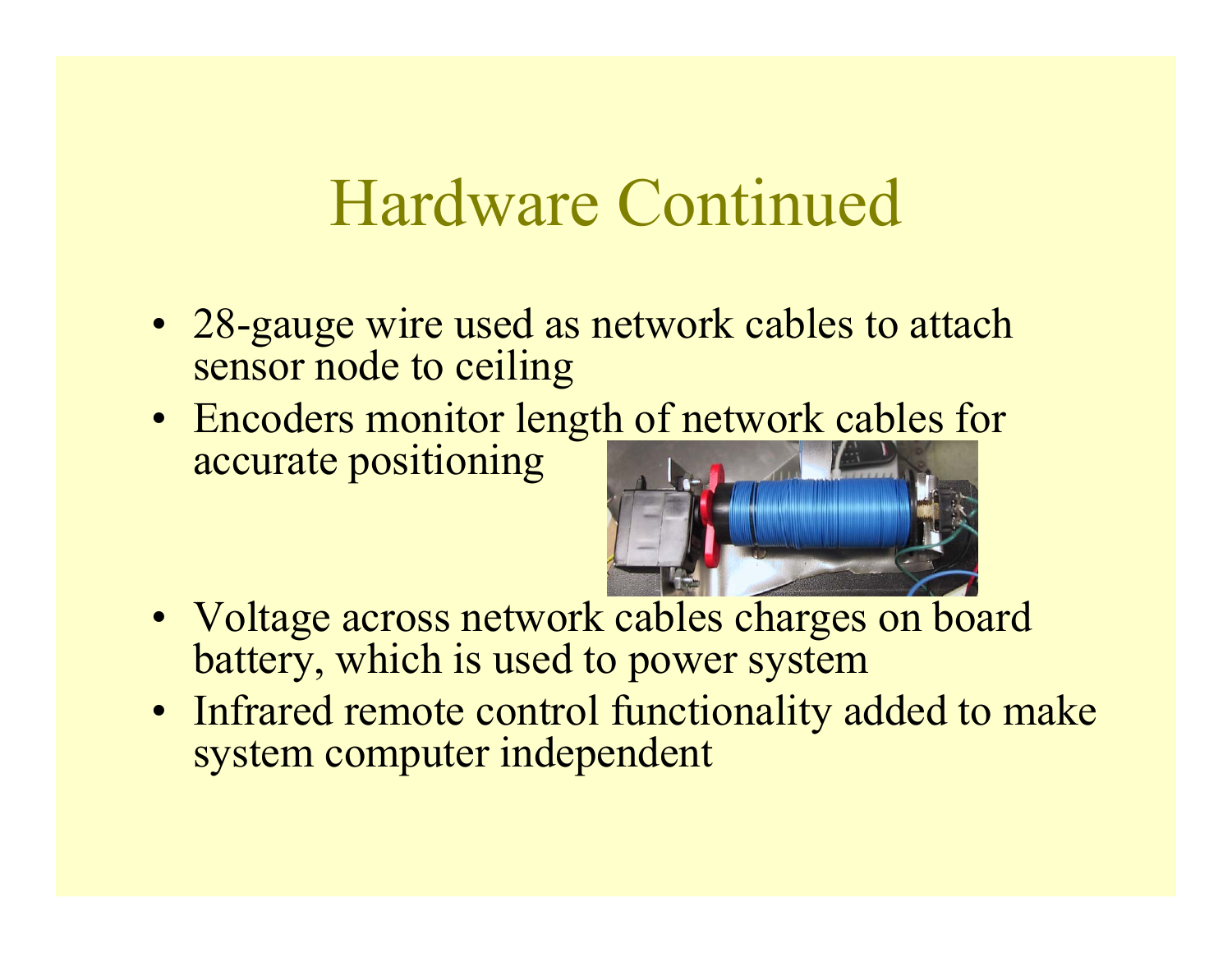# System Set-Up and Control Software

- Three DC motors wind and unwind string holding platform
- Control software
	- runs on Motorola HC11 microcontroller
	- – calculates ratio of motor speeds to one another based on current position and new position and sets motor speeds accordingly
	- – encoders monitor change in length of string to give new (x,y,z) coordinates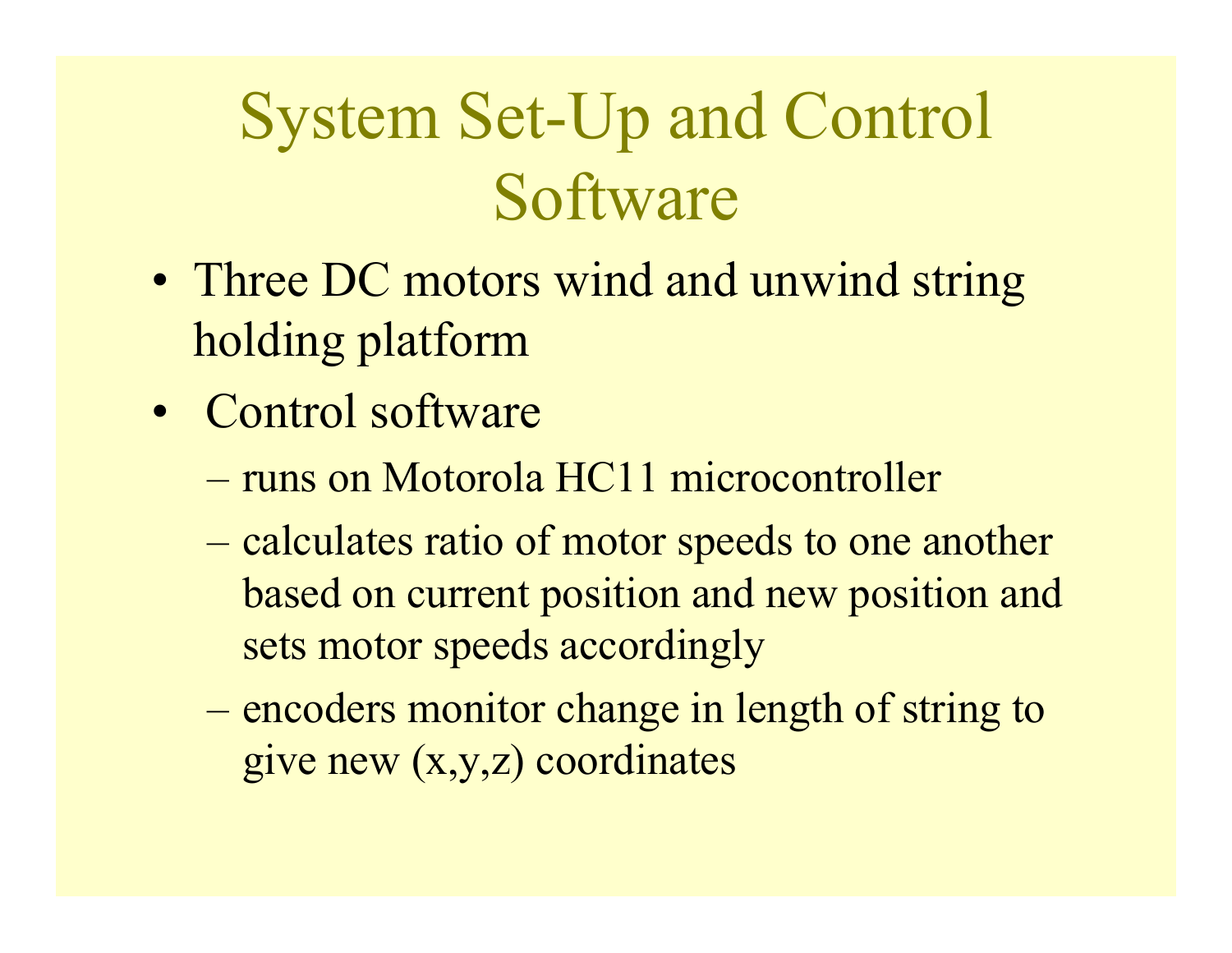### Prototypes

- Two separate prototypes were built
	- – First prototype had motors mounted on ceiling and moved weight

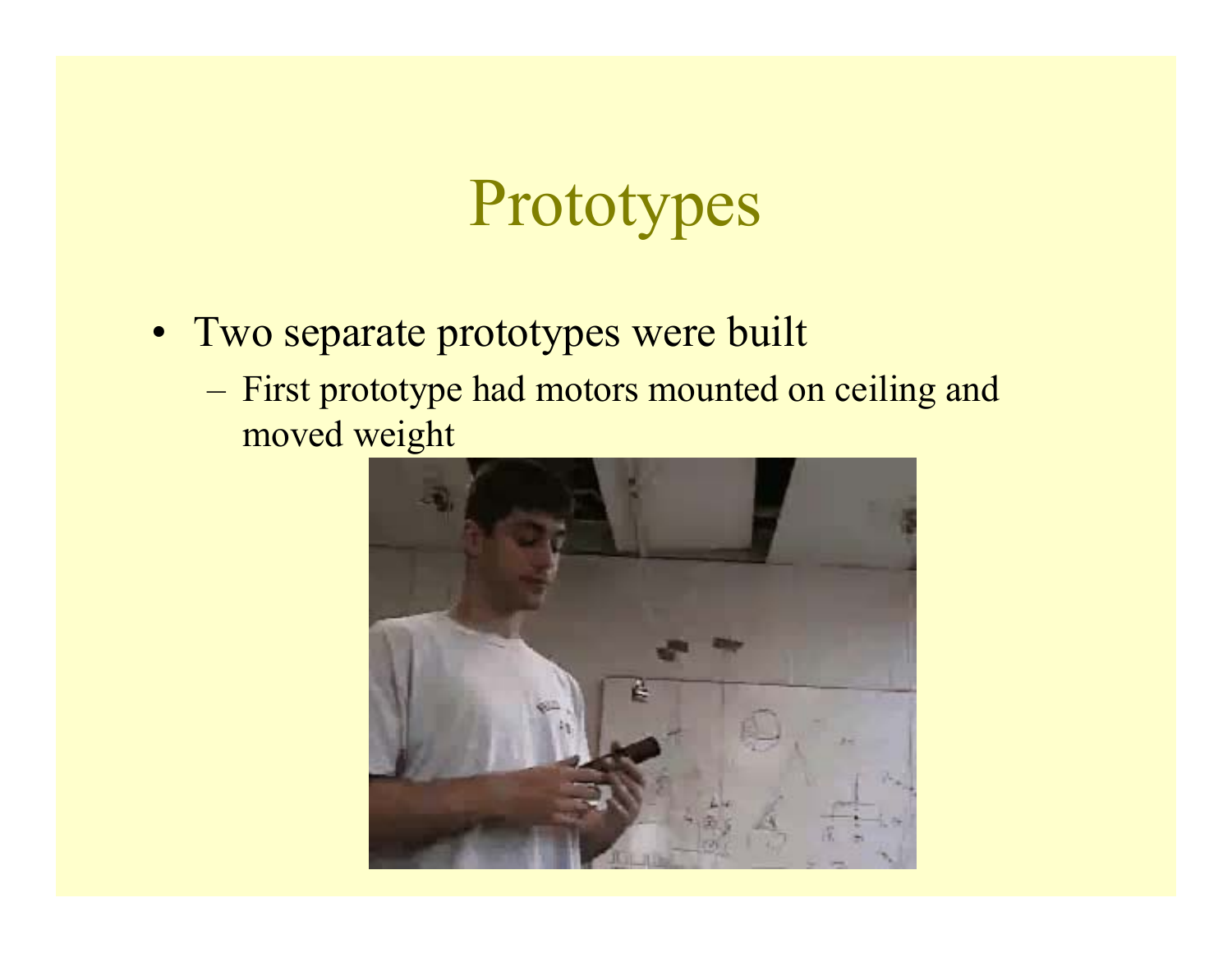## Prototypes Continued

• Second prototype has motors mounted on sensor node for adaptability

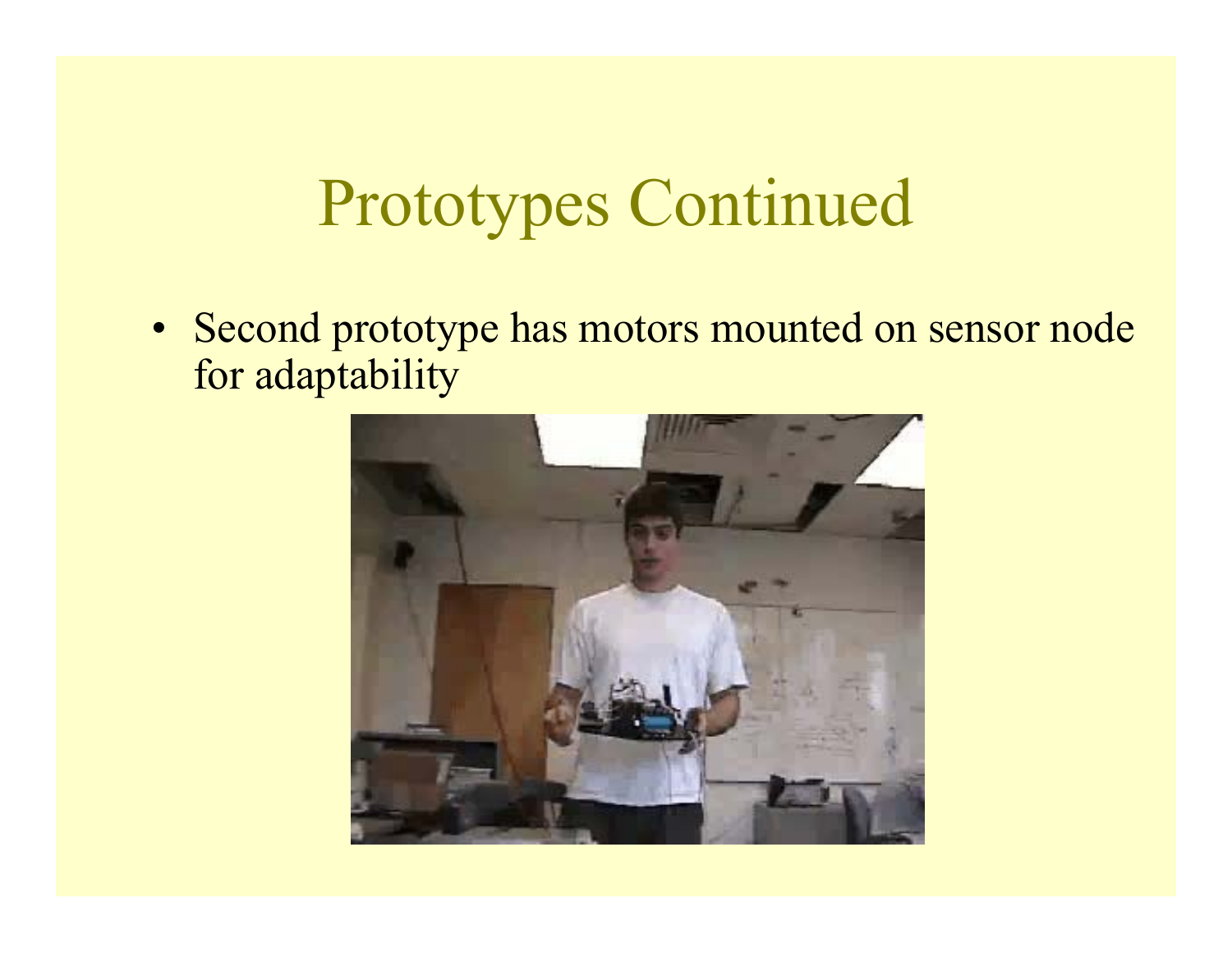### Summary and Discussion

- System needed to move freely in three dimensions
- Current technology is limited by being static or moving in two dimensions
- Proposed system will have sensor modules attached to motors that will wind and unwind string, moving the modules in three dimensions